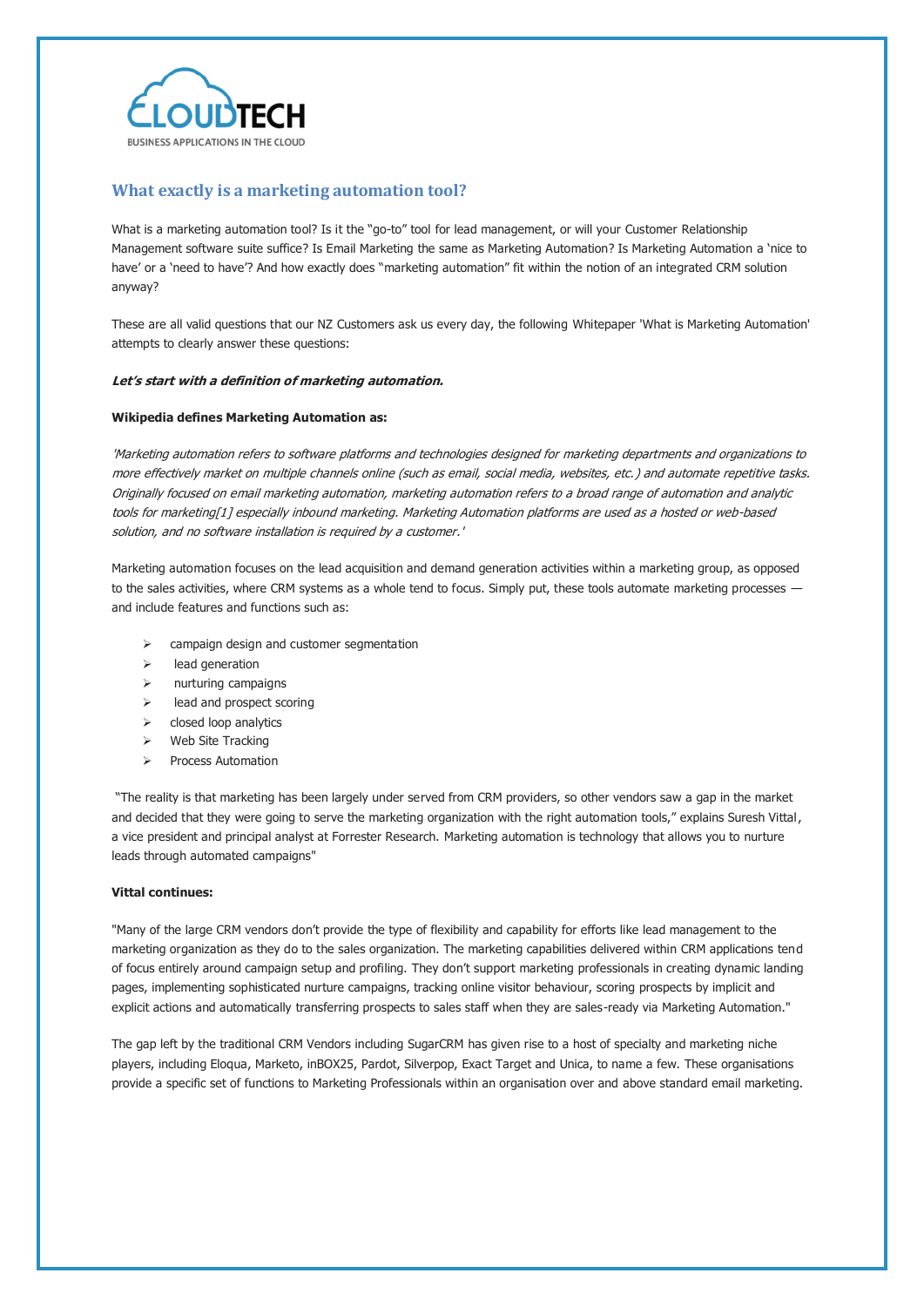

## **So what's the difference between Email Marketing and Marketing Automation?**

From a technology perspective, marketing automation software triggers various events when the right conditions are met: It can alert a salesperson when a high value prospect spends time looking at your pricing on your website; it can schedule a call from the assigned sales rep to a particular prospect; it can launch a targeted email to that prospect or add them to a pre-built email drip or lead nurturing campaign; it can score your prospects based on behaviour and qualifications and let you know when a score reaches a "sales ready" threshold. Ideally, it should be possible to trigger each of these actions based on any combination of conditions you choose.

Email marketing is an unintelligent solution: you launch your email to your list, get stats on opens and click-throughs, and hopefully generate some revenue from your email "blast" with a follow up phone call if you can get your sales guys to follow up in time! This has come to be known as "spray and pray".

A marketing automation system is highly intelligent as it knows not only who opened and clicked through from your email, but also which pages each prospect viewed and for how long. It knows which prospects downloaded your white paper or filled out a form. It ties to the contact within the CRM system and knows the relative value of each of these prospects. Most importantly, it scores and qualifies each of these prospects based on who they are and how they interact with your campaigns and website and escalates quality leads so that sales can focus their time on the best prospects. In effect it automates the warming up process with leads and allows organisations to achieve significant scale and branding benefits and allows sales staff to focus all of their efforts on closing warm/hot leads!

### **Is it a 'need to have' or a 'nice to have'?**

Benchmark data from research firm Sirius Decisions indicates that the number of B2B organizations using marketing automation is accelerating, and adoption rates will grow to 50% market penetration by 2015. The Modern Marketing era is driven by the self-educated buyer who marketers must engage to achieve a relevant, targeted, and value-based customer experience. According to Phil Winters, Customer Strategist 60% of a purchase decision within a B-B environment does not involve a sales person. The web provides a huge reasonably agnostic education tool for potential buyers hence the importance of relevant digital content and marketing automation:

This access to vast sources of information that marketers are applying to execute and achieve more refined marketing simply can't be gleaned manually. Buyers demand and deserve value-based interactions across all points of engagement. More importantly, timing and relevance are critical factors for content delivery and sales engagement. It has become a mandate to tailor content aligned to the buying process in a manner that demonstrates how your solution or services can help prospective buyers address their challenges and objectives. People have no interest in being inundated with product specs. They do, however, seek informative interactions to support their search. Marketers are leveraging the power of marketing automation to refine, target, and optimize program initiatives, including customizing content and automating communications. Marketing automation technology empowers marketers to improve their knowledge of buyer behaviour and understand how it plays out in campaigns.